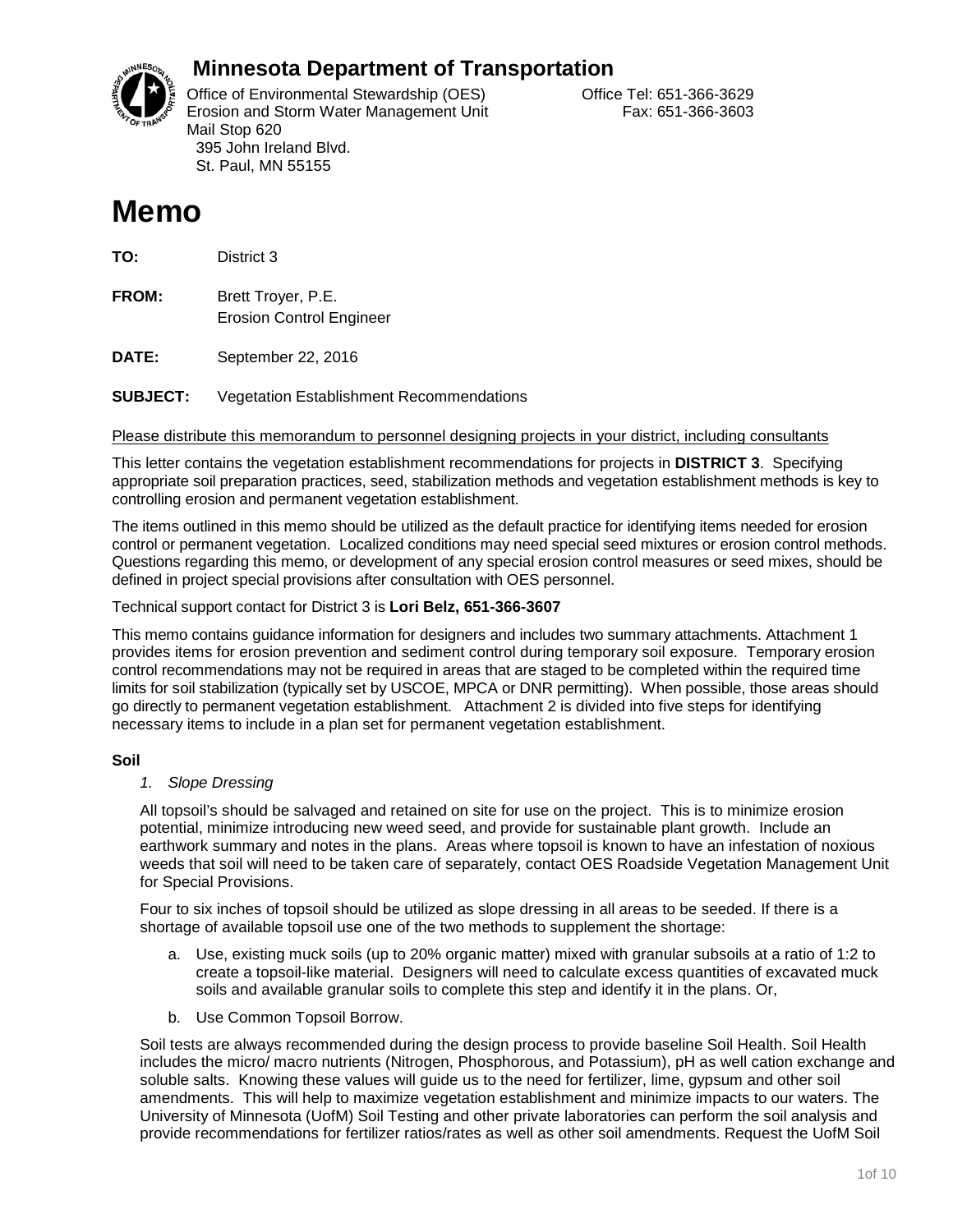Analysis Package 2 for Professional Turf Management or equivalent to obtain the baseline Soil Health values.

*2. Topsoil Material (Spec 3877)* 

These are soils that are provided to solve availability, specific slope, bio-retention, bio-detention and ditch stability problems.

- a. Common Topsoil Borrow: General use topsoil to supplement existing topsoil to meet the minimum depth of 4 inches.
- b. Loam Topsoil Borrow: General landscape and planting beds if soils are deficient in rooting potential.
- c. Sandy Clay Loam Topsoil borrow: Processed topsoil for placement on turf reinforcement mats, cellular confinements systems, tied or untied concrete mats, and for temporary staging over tree roots, and protection or restoration.
- d. Rooting Topsoil Borrow: General rooting soils, with excellent drainage characteristics composed of three material components of sand, compost and loam topsoil Borrow
- e. Boulevard Topsoil Borrow: High performance median landscape bed media that supplies proper level of compaction, water holding capacity and nutrient retention of equal parts of loam, sand, and compost
- f. Filter Topsoil Borrow: Well drained water quality planting and filtration/infiltration medium composed of a sand/compost blend.
- g. Organic Topsoil Borrow: Excellent turf growing medium or supplementing existing poor topsoil, consisting of a blend of the salvaged topsoil and compost.

#### **Soil Preparation (Spec 2574)**

Identified as Step 1 in the Permanent Vegetation Establishment table (Attachment 2)

*1. Subsoiling*

Designate areas that are not to be used for staging, or driving (eg. infiltration treatments, wetland soil edges, certain utilities, Areas of Environmental Sensitivity). Storage areas for equipment, stockpiles, and materials (i.e. Precast Median Barriers), temporary haul and access roads must be de-compacted before final turf establishment. Provide a subsoiling pay item quantity for these areas where vegetation is proposed.

*2. Soil Bed Preparation*

Provide this for all areas that will require turf establishment. Provide in the plans soil bed preparation, pay item 2574.578

*3. Lime (3879)* 

Lime is helpful in establishing vegetation in acidic type soils. Lime recommendations are typically based on soil test pH results. Lime will be necessary if the soil pH is 6.3 and below. Most of District 3 will require some quantity of lime.

*4. Fertilizer (3881)*

The three types for vegetation establishment are as follows; Type 1 is commercial, type 3 is slow release nitrogen, and type 4 is natural base. It is the designer's responsibility to include the fertilizer analysis (N:P:K ratios) and application rates in the statement of estimated quantities or tabulation sheets.

The fertilizer analysis and application rate will need to be taken care of in a note on the SEQ or in the tabulation sheet in the plans. One example is shown below (quantities, analysis, and application rates will need to be filled in appropriately):

| STATEMENT OF ESTIMATED QUANTITIES |                                      |          |                   |      |  |                        |  |
|-----------------------------------|--------------------------------------|----------|-------------------|------|--|------------------------|--|
| Tab                               | Sheet No.<br>Description<br>Item No. |          |                   | Unit |  | <b>Total Estimated</b> |  |
|                                   |                                      |          |                   |      |  | Quantities             |  |
|                                   | 123                                  | 2574.508 | Fertilizer Type 3 |      |  | <b>XXX</b>             |  |
|                                   | 123                                  | 2574.508 | Fertilizer Type 4 | (2   |  | XXX                    |  |

(1) Fertilizer analysis xx-xx-xx, application rate aaa lbs/acre for seed areas Fertilizer analysis xx-xx-xx, application rate bbb lbs/acre for sod areas

(2) Fertilizer analysis yy-yy-yy, application rate ccc lbs/acre for seed areas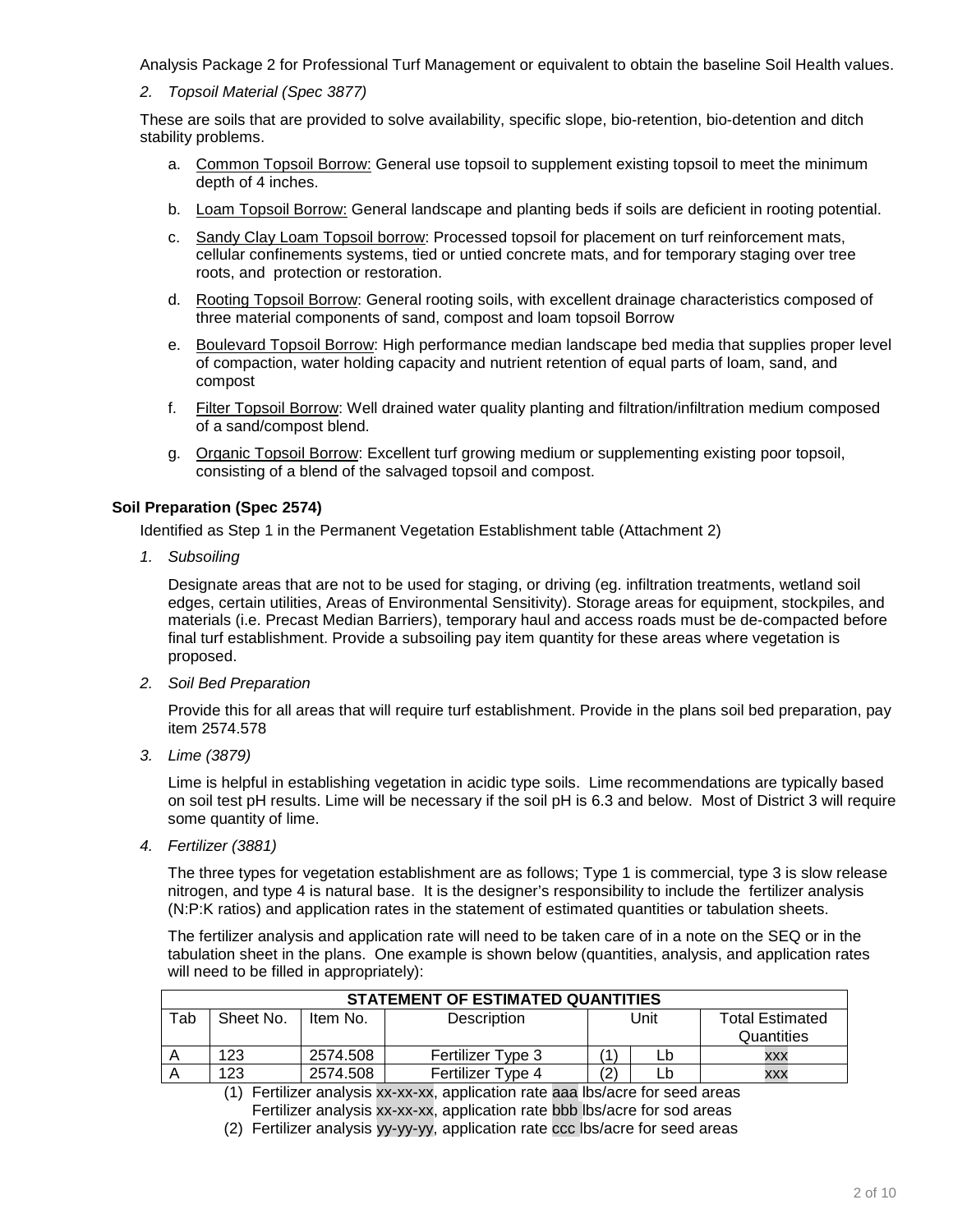If you have multiple fertilizer analyses of the same fertilizer type it can further be broken down and shown in the tab sheets to break down the pound of each.

#### **Turf Establishment (Spec 2575)**

Turf establishment lump sum is for establishing permanent soil covers for small areas, typically under 2.5 acres in size. These would include turn lane construction, lighting projects, and culvert replacement.

**NOTE:** Provide a note in the statement of estimated quantities or tabulations that modifies any of the standard language of this item as shown in 2575.3 L specification.

Temporary Erosion Control is not part of this item and will need to be addressed and incorporated into the plans separately.

#### **Seed (Spec 2575)**

Identified as Step 1 in Attachment 1 and Step 2 in Attachment 2

- *1. Seeding (Spec 2575)*
	- a. Provide a seeding pay item for all temporary and permanent seeding operations.
	- b. For temporary seeding purposes provide the following;
		- i. Use the seeding pay item when seeding contiguous areas larger than 2.0 acres.
		- ii. Use rapid stabilization methods for areas that are: less than 2.0 acres, near water, or where stormwater leaves project limits. The plan must indicate areas for Rapid Stabilization; quantities should include an estimate of multiple applications based on staging or phase of construction. These are for small critical areas, scattered over the project site. Use in Areas of Environmental sensitivity (AES) and may be noted on plan sheet as 'Site Management Plan Area.

The seeding method depends on the soil type and existing plant materials. On occasion there may be need to indicate the seeding method for final or temporary stabilization.

- a. Drill seeding
	- i. Specify drill inter-seeding for native or general seed mixtures when seeding into either an established temporary vegetative cover or areas where temporary straw mulch is placed.
- b. Broadcast seeding
	- i. Hydraulic application: Specify in all plans for temporary seeding and seeding of difficult areas such as slopes steeper than 1:2, limited access, or saturated soils.
	- ii. Hand application: Specify for small areas, areas under maintenance restrictions, and erosion failures. This can be for either native or general seed mixtures. If hand raking of seeding is specified, indicate as incidental.
- *2. Seed Mixture (Spec 2575, 3876)*

MnDOT is increasing the use of native species on the roadsides. The 2X-XXX series (composed of primarily non-native species) will continue to be utilized on regularly mowed areas such as in-slopes (e.g. top 8-15ft) and residential and commercial areas. The 3X-XXX series (composed primarily of native species) were designed to protect and enhance natural resources, promote biodiversity, support pollinator habitat, display native vegetation, introduce travelers to the regional physical or biological character of the native landscape, and enhance visual quality by using vegetation to frame or screen views to and from the roadway corridor.

The seed mixture will depend on location (within project or region of the state), functional outcome, and soil type. Seed mixes are formulated to provide quicker cover initially while the longer term species establish. The seed mix application rates are based on Pure Live Seed (PLS) and the seed mix number provides information about the use and content of the mix. This numbering system can be used to guide the designer in choosing the right mix for a given site on the project.

See Attachments 1 & 2 for general seed recommendations. For specific composition of a seed mix refer to the MnDOT Seeding Manual. If the project has unique seed requirements (such as wetland restoration, Areas of Environmental Sensitivity, etc.) consult with OES for guidance.

a. Temporary Seed Mixtures (3876) - see Attachment 1

Provide a seed pay item for temporary seeding purposes when seeding contiguous areas larger than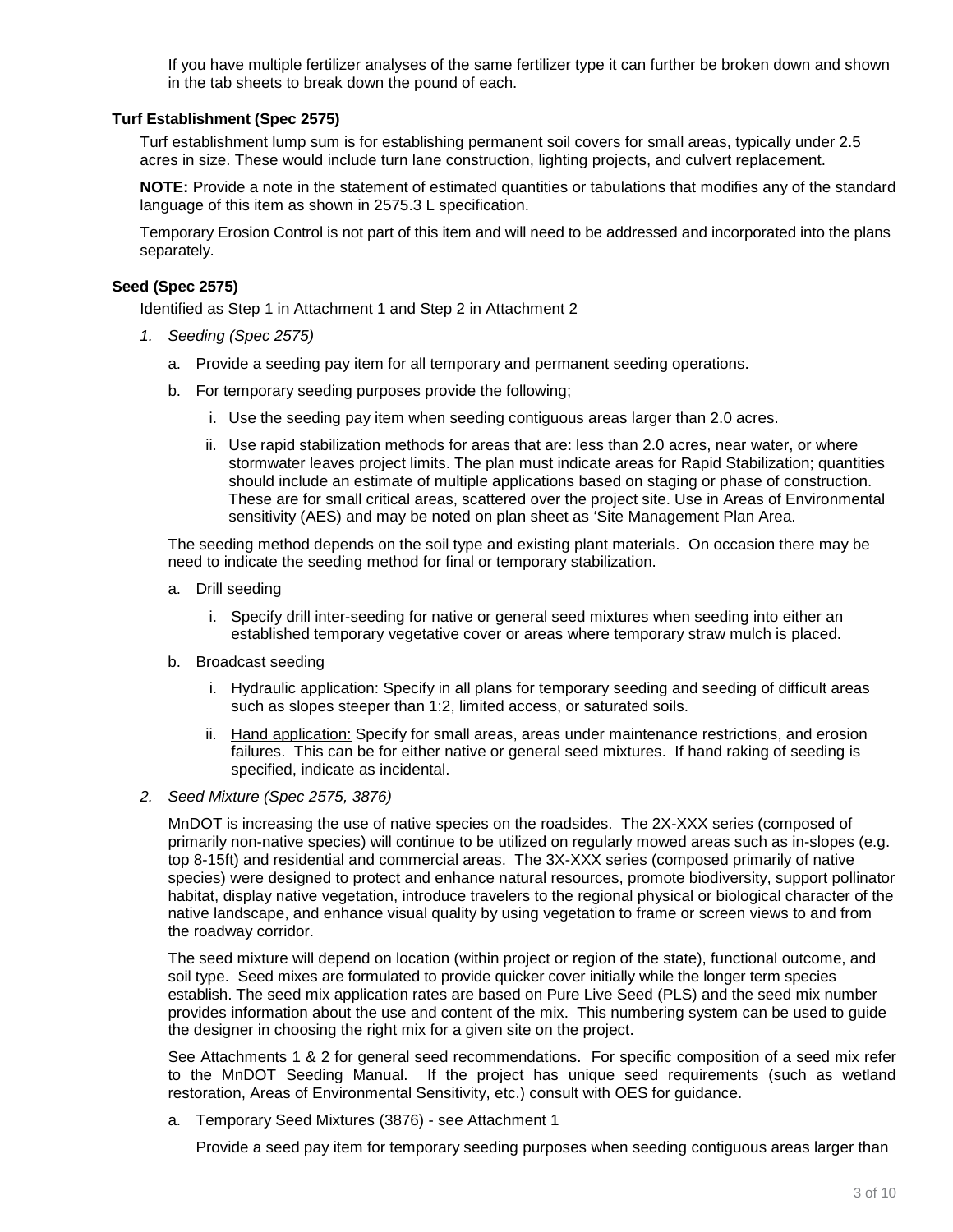2.0 acres. Seed mixture 21-xxx is for short term stabilization of 1 season and 22-xxx is for longer term stabilization, 2 or more seasons.

b. Permanent Seed Mixtures (3876) - see Attachment 2

It will become more common to have projects with both native mixes and non-native mixes. An example would be to have native mixes (3X-XXX series) on the back-slope and ditch bottom, while the in-slope and/or median may be a non-native mix (2X-XXX series). The use of native seed mixes are often required adjacent to public lands (E.G. parks and forests under federal or state jurisdiction), or used to mitigate impacts regulated by other agencies.

This is a standard condition of the DNR General Permit to MnDOT for repair or bridges and culverts (GP2004-0001). The DNR may also require that native vegetation be utilized when projects run through or adjacent to DNR managed lands such as Wildlife Management Areas, Scientific & Natural Areas, Public Access, State Parks, State Forests, etc.

Native vegetation suitable to the local habitat is also recommended when projects run through or adjacent to areas that include rare species, in areas identified as a Site of Biodiversity Significance, or in an Area of Environmental Sensitivity (AES). The DNR is not alone in these requirements. Use of native vegetation can come up by request from adjacent landowners or in other regulatory compliance measures (see environmental documentation and permits).

For ADA projects, use the seed mixes or sod types recommended for frequently mowed areas in the SEED section of attachment 2.

*3. Sod (Spec 2575, 3878)*

Sod should be used in areas where it can be maintained as necessary for instant erosion control. Areas where sod may be considered are residential lawns, urban areas, and areas of concentrated flow where erosion is a concern. It is important to specify the correct type of sod (Lawn, Mineral, or Salt tolerant) for the area. Lawn Sod is appropriate for residential use; Mineral Sod is appropriate for granular, sandy soils; Salt-tolerant Sod is appropriate for high traffic areas at boulevards, road edges, and medians where salt use is expected.

### **Stabilizing Covers (Spec 2575)**

All projects will have one or more of the following stabilizing covers to limit erosion and aid in plant germination, Identified in Attachments 1 & 2.

1. *Mulch (3882)* 

MnDOT recommends that all projects use Type 3 Mulch, but it is not a standard. Type 3 Mulch is a clean grain straw, certified to be free of noxious weeds by the Minnesota Crop Improvement Association.

NOTE: Use Type 1 or Type 3 mulch in areas that are 2 acres and larger and/or widths greater than 8 feet.

- *a. Type 1 Mulch:* Use as an alternative to Type 3 Mulch with Non-native seed mixtures. Provide disk anchoring for this item.
- *b. Type 3 Mulch:* Use in areas that specify native seed mixes. Provide disk anchoring for this item.
- c. *Type 4 Mulch:* Use in areas where crimping is difficult and on slopes without ravine drainage (specify either Type 1or 3 Mulch, depending on seed mixture).
- d. *Type 5 Mulch:* made from ground-up grubbed trees, can be used in combination with silt fence in ditch bottoms to provide flow control and nutrient adsorption, traction on clay soils, tree root protection, slash mulch for slopes, and temporary access roads.
- e. *Type 6 Mulch:* Use in Landscape beds
- 2. *Erosion Control Blankets\* (3885)*

The netting is available in several forms and categorized by degradation, type (synthetic or natural), and function.

All ditches that discharge water off the site should have additional quantities of blanket for the last 200 feet for temporary conditions associated with all stages of the project. Most soil or compost filled riprap will require a blanket to aid in germination and soil protection during flow conditions. In critical areas, specify as a note in the Statement of estimated quantities or tabulations that maintenance on the blanket is required.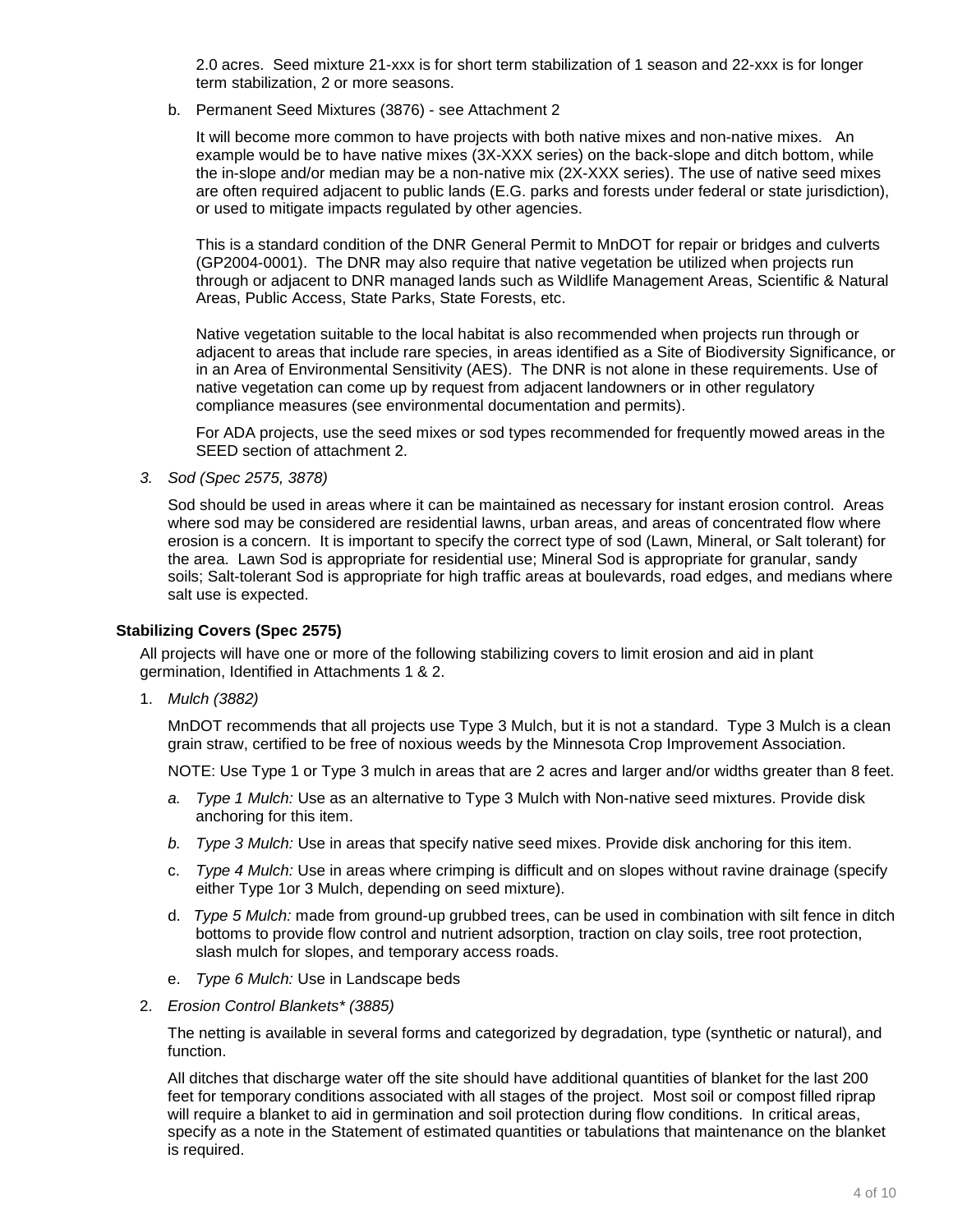- *a. Category 0:* Short lived, rapid degrade. For slopes <1:3 with regular mowing. This includes areas where turf grass seed is specified.
- *b. Category 3\*\*:* For slopes 1:3 to 1:2 and channel grades < 3%.
- *c. Category 4\*\*:* For slopes between 1:2 and 1:1 and channel grades <5%. Typically specified with erosion stabilization mats for seed germination.
- d. *Category 6: Semi* Permanent surface stabilization. Not soil filled. For channel grades <7%.

**\*NOTE**: Include the standard detail sheet for the head trench and stapling pattern when blankets are specified in the plans.

**\*\*NOTE**: Category 3 & 4 control blankets now have the suffix P or N as a pay item. P is for synthetic netting and N is for natural netting. These suffixes must be identified in pay item tabulations. Synthetic netting (3P or 4P) may be prohibited due to adjacent landowner requests, mow areas, permit requirements, or rare species. Check environmental review documentation and permits prior to selecting this item. Natural netting (3N or 4N) or other methods of mulch protection should be specified for these situations. Provide a note in the statement if estimated quantities or tabulation sheets if wood fiber is desired.

3. *Hydraulic Erosion Control Products (3884)*

Hydraulic matrix products can be used both for temporary conditions and permanent turf establishment*.* 

- a. Use Hydraulic mulch for short term temporary cover such as stockpiles and slopes that do not receive concentrated flow. Use a 3x-5x multiplier of the permanent turf areas for each construction season. This also can be used as an alternate to Type 1 Mulch on flat lawn areas.
- b. Use Hydraulic Bonded Fiber Matrix for difficult access locations with safety concerns and without concentrated storm water flows. May prevent rapid seedling establishment.
- c. Use Hydraulic Reinforced Fiber Matrix for longer term temporary cover for erosive soils and for over wintering conditions. This also can be used as an alternate to erosion control blanket for permanent turf establishment, except in ditches.
- d. Use Hydraulic Compost to supplement weak sandy soils and act as an erosion control mat for use on slopes less than 1:6.

#### **Poly Coverings (3888)**

Alternatives to temporary seeding or Rapid Stabilization consider using temporary poly covering in areas adjacent to rivers, bridge abutments, and other steep slope. The contractor will be able to 'open and close' this cover every day while completing the work. Include a pay item 2575.518 temporary poly covering.

**NOTE:** Provide a note in the statement of estimated quantities or tabulations which poly covering is required, if any. Woven geotextile type V; reinforced poly tarp; or reinforced polyethylene sheeting.

#### **Turf** *Reinforcement Mats (3885)*

All turf reinforcement mats (TRM's) are soil filled with Sandy Clay Loam Topsoil Borrow. The TRM should be designed based on bed shear. Categories 1-3 provide a range of bed shear stabilization between 2.1 and 8lbs/ft<sup>2</sup>. Category 4 is for steep slope surface stabilization where high tensile strength is required. When a TRM is called for in the plan, provide the appropriate category of erosion control blanket (typically Category 4) as a separate pay item.

**NOTE:** Provide special installation details in the plan that includes head and check trenching, overlap, and stapling, pin, rod or some other attachment. Contact OES for these details.

#### **Watering (spec 2575)**

For areas where it is critical to obtain good turf cover water is a must. For watering slopes adjacent to infiltration areas and ponds provide a watering pay item. For watering of Turf Reinforcement Mats, steep slopes, and RSS walls provide temporary irrigation/water by special provision. Contact OES for watering provision guidance.

#### **Vegetation Establishment and Weed Control (Spec 2575)**

Identified as Step 5 'Establishment' in Attachment 2

1. *Mowing*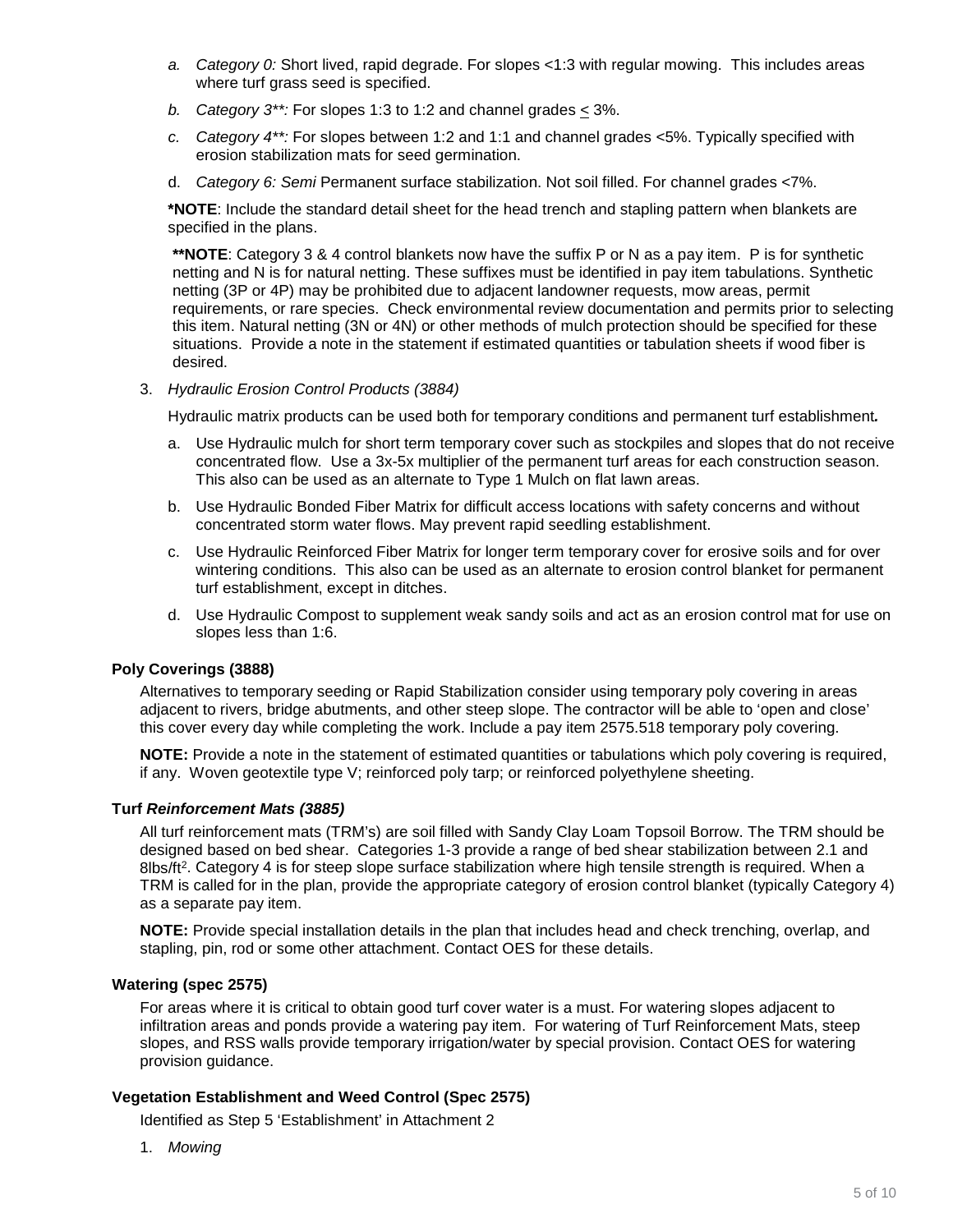Provide a mowing pay item on projects with seeding and duration of more than three months.

The suggested quantity in Attachment 2 is an average and may need to be adjusted based on the project.

**NOTE:** Provide the following in the construction notes:

- o *Mowing schedule (to the extent possible within the time frame of the project): Mow after seeding and starting when the majority of vegetation is 12"-18" high. Set mower to a height of 6" – 10". Mow non-native seeding areas once or twice to control weeds. Mow native seeding areas approximately 3 times at 1-month intervals in the first growing season after planting, and 2 times at 1-month intervals in the second growing season*.
- 2. *Weed Spraying*

Include weed spraying and weed spray mixture pay items on all projects. Attachment 2 shows an approximate quantity to use as well as a general herbicide recommendation. This herbicide will control most noxious weeds but not all. Noxious weed locations can be obtained from district maintenance staff. If specific noxious weed issues are known during the design phase, contact OES Roadside Vegetation management Unit to for more site-specific recommendations.

**NOTE:** Provide the following in the tabulations notes:

o *Weed spraying to be done throughout the project to control and prevent the spread of weeds. Submit a pesticide application record to the engineer for each application. Weed spraying will be measured by the area covered or area spot sprayed by herbicide and successfully applied as indicated by dead noxious weeds. Weed spray mixture will be measured by volume of herbicide furnished and used.* 

Attachment 1: Temporary Erosion Control Recommendations Attachment 2: Permanent Vegetation Establishment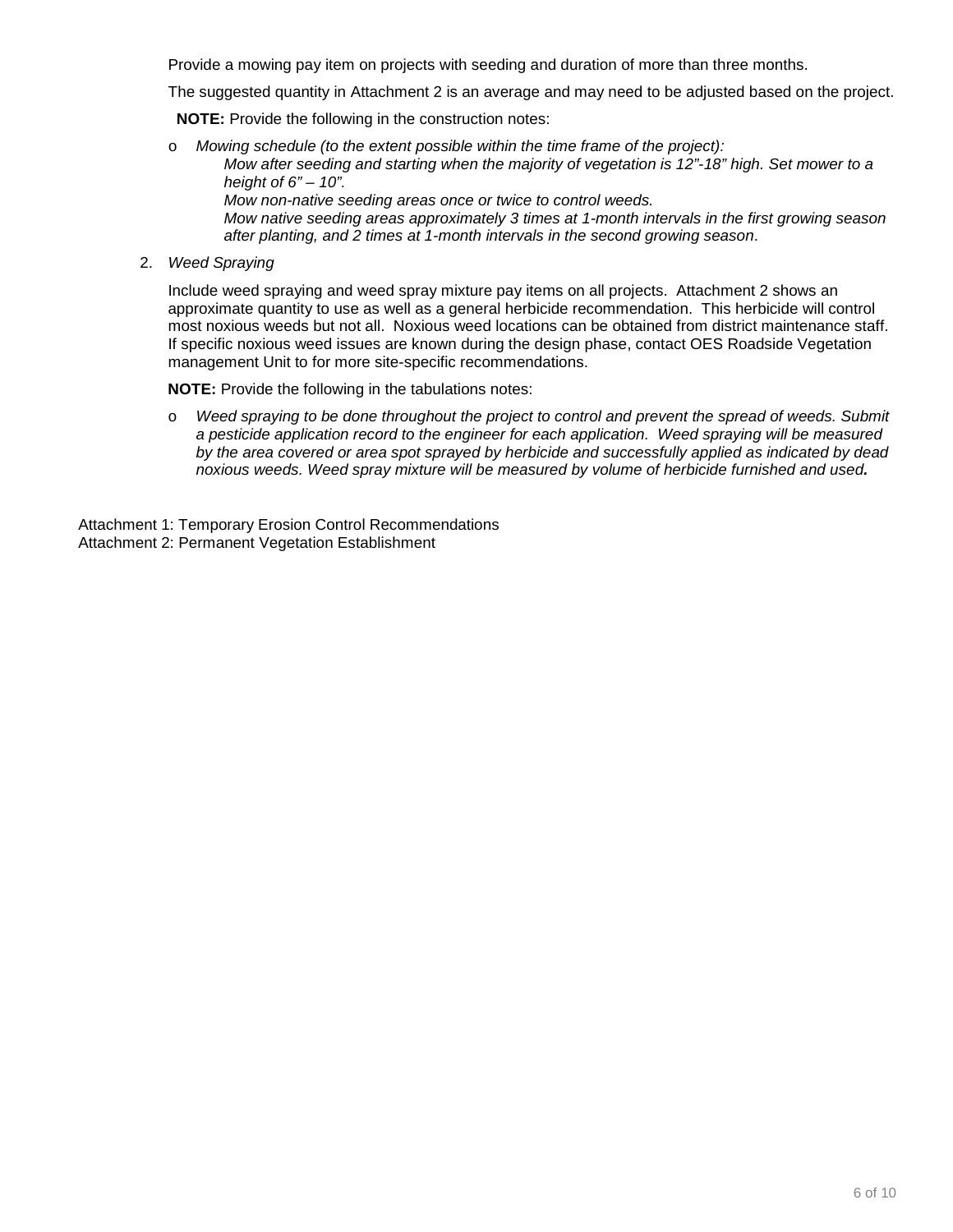### **Attachment 1: Temporary Erosion Control Recommendations**

These recommendations are for general temporary erosion control general. Select the appropriate items at each step. To address different conditions within a project, it is likely that more than one item from each step (or pairings between steps) will be required for your project.

| Step 1: | <b>SEED MIXTURES</b> |                     |               |              |                                                                               |                                     |  |
|---------|----------------------|---------------------|---------------|--------------|-------------------------------------------------------------------------------|-------------------------------------|--|
|         | ITEM NO.             | <b>DESCRIPTION</b>  | <b>RATE</b>   | <b>UNITS</b> |                                                                               | <b>Notes</b>                        |  |
|         | 2575.502             | SEED MIXTURE 21-111 | 100 LBS/ACRE  | LB.          | less than 1 year, spring/summer seeding                                       |                                     |  |
|         | 2575.502             | SEED MIXTURE 21-112 | 100 LBS/ACRE  | LB           | for less than one year, fall seeding                                          |                                     |  |
|         | 2575.502             | SEED MIXTURE 21-113 | 110 LBS/ACRE  | LB.          | for less than one year, use on poor soils                                     |                                     |  |
|         | 2575.502             | SEED MIXTURE 32-241 | 38 LBS/ACRE   | LB           | for 1-5 years, where native mixes will be used for permanent<br>establishment |                                     |  |
|         | 2575.502             | SEED MIXTURE 22-111 | 30.5 LBS/ACRE | LB.          | for 1-2 years                                                                 | where turf or introduced mixes will |  |
|         | 2575.502             | SEED MIXTURE 22-112 | 40 LBS/ACRE   | LB.          | for 3-5 years                                                                 | be used for permanent establishment |  |

| Step 2: | <b>FERTILIZER</b> |                          |              |       |                                    |  |  |
|---------|-------------------|--------------------------|--------------|-------|------------------------------------|--|--|
|         | ITEM NO.          | <b>DESCRIPTION</b>       | <b>RATE</b>  | UNITS | <b>Notes</b>                       |  |  |
|         | 2574.508          | <b>FERTILIZER TYPE 1</b> | 200 LBS/ACRE | LB    | according to soil test or 10-10-20 |  |  |

## **Step 3: STABILIZING COVERS**

| <b>ITEM NO.</b>                                                                                                                         | <b>DESCRIPTION</b>                       | RATE          | <b>UNITS</b> | <b>Notes</b>                                                         |                                          |  |  |
|-----------------------------------------------------------------------------------------------------------------------------------------|------------------------------------------|---------------|--------------|----------------------------------------------------------------------|------------------------------------------|--|--|
| 2575.511                                                                                                                                | MULCH TYPE 1                             | 2 TONS/ACRE   | <b>TON</b>   |                                                                      | Where 2X-XXX mixes will be used          |  |  |
|                                                                                                                                         |                                          |               |              | Slopes $<$ 1:3                                                       | permanent                                |  |  |
| 2575.511                                                                                                                                | MULCH TYPE 3                             | 2 TONS/ACRE   | <b>TON</b>   | Slopes $<$ 1:3                                                       | Where3X-XXX mixes will be used           |  |  |
|                                                                                                                                         |                                          |               |              |                                                                      | for permanent                            |  |  |
| 2575.519                                                                                                                                | <b>DISK ANCHORING</b>                    |               | <b>ACRE</b>  |                                                                      |                                          |  |  |
| 2575.56                                                                                                                                 | <b>HYDRAULIC MULCH</b>                   |               | <b>LB</b>    | Stock piles, slopes <1:6                                             |                                          |  |  |
| 2575.562                                                                                                                                | <b>HYDRAULIC STABILIZED FIBER MATRIX</b> | 3000 lbs/ACRE | LB.          | Season of construction                                               | Use on slopes <1:3, stockpiles           |  |  |
| 2575.562                                                                                                                                | <b>HYDRAULIC BONDED FIBER MATRIX</b>     | 3500 lbs/ACRE | LB.          | Season of construction                                               | Use on slopes <1:1                       |  |  |
| 2575.562                                                                                                                                | <b>HYDRAULIC REINFORCED FIBER MATRIX</b> | 3900 lbs/ACRE | LB           |                                                                      | Use on slopes $\leq$ 1:1 and over winter |  |  |
| 2575.570                                                                                                                                |                                          | <b>NA</b>     | <b>ACRE</b>  | For areas up to 2 acres; use on slopes < 1:3 within 200 feet of      |                                          |  |  |
|                                                                                                                                         | <b>RAPID STABLILZATION METHOD 2</b>      |               |              | surface waters. (min 1/2 acre)                                       |                                          |  |  |
| 2575.571                                                                                                                                |                                          | 6MGAL/acre    | <b>MGAL</b>  | For areas up to 1.5 acres; use on slopes <1:3, within 200 feet of    |                                          |  |  |
|                                                                                                                                         | RAPID STABLILZATION METHOD 3*            |               |              | surface waters (min 1/2 acre unit area application)                  |                                          |  |  |
| 2575.572                                                                                                                                | RAPID STABLILZATION METHOD 4*            | <b>NA</b>     | SQ. YD.      | Fore areas up to 800 sq yd; use on slopes $1:3 - 1:2$ , ditches <4%, |                                          |  |  |
|                                                                                                                                         |                                          |               |              | within 200 feet of surface waters.                                   |                                          |  |  |
| *Modify seed mix as a note in the Statement of estimated quantities or tabulations if permanent vegetation establishment is considered. |                                          |               |              |                                                                      |                                          |  |  |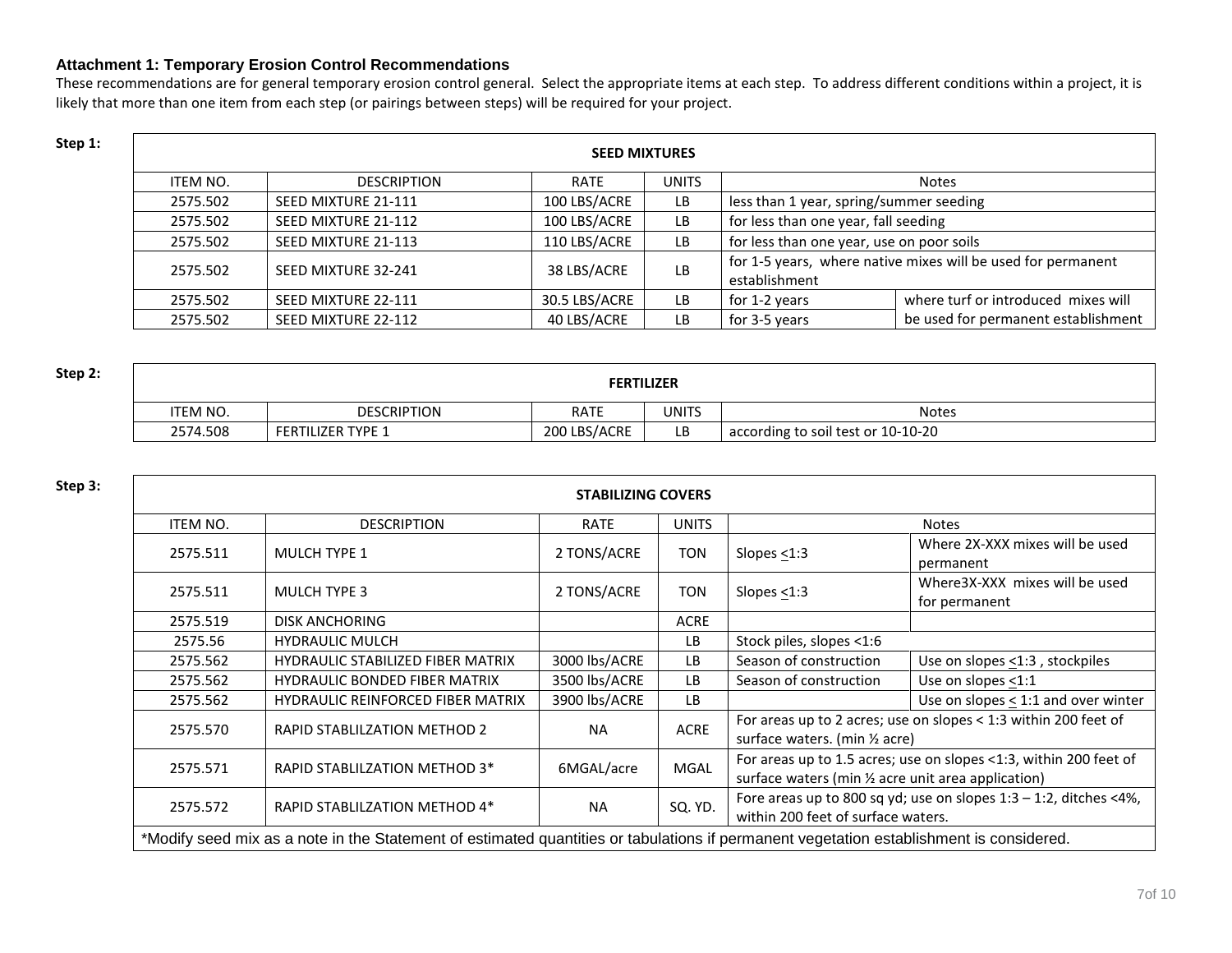#### **Attachment 2: Permanent Vegetation Establishment Recommendations**

These recommendations are for general vegetation establishment. Select the appropriate items at each step. To address different conditions within a project, it is likely that more than one item from each step (or pairings between steps) will be required for your project.

| Step 1: | <b>SOIL PREPARATION</b> |                      |             |              |                     |  |  |
|---------|-------------------------|----------------------|-------------|--------------|---------------------|--|--|
|         | ITEM NO.                | <b>DESCRIPTION</b>   | <b>RATE</b> | <b>UNITS</b> | <b>Notes</b>        |  |  |
|         | 2574.575                | SUBSOILING           | <b>NA</b>   | <b>ACRE</b>  | Use on all projects |  |  |
|         | 2574.578                | <b>SOIL BED PREP</b> | <b>NA</b>   | <b>ACRE</b>  | Use on all projects |  |  |
|         | 2574.576                | <b>LIME</b>          | 2 TONS/ACRE | LBLb         | All of district     |  |  |

| Step 2: |                 |                        | SEED <sup>*</sup> |              |                                                                                                                                                                    |                     |
|---------|-----------------|------------------------|-------------------|--------------|--------------------------------------------------------------------------------------------------------------------------------------------------------------------|---------------------|
|         | <b>ITEM NO.</b> | <b>DESCRIPTION</b>     | <b>RATE</b>       | <b>UNITS</b> |                                                                                                                                                                    | <b>Notes</b>        |
|         | 2575.501        | <b>SEEDING</b>         | <b>NA</b>         | <b>ACRE</b>  | Use on all projects                                                                                                                                                |                     |
|         | 2575.502        | SEED MIXTURE 36-711    | 35.5 LBS/ACRE     | LB.          | For backslopes, dry ditches,                                                                                                                                       | Use in 3A           |
|         | 2575.502        | SEED MIXTURE 35-241    | 36.5 LBS/ACRE     | <b>LB</b>    | areas not regularly mowed,                                                                                                                                         | Use in 3B           |
|         | 2575.502        | SEED MIXTURE 35-221    | 36.5 LBS/ACRE     | <b>LB</b>    | and areas above riparian<br>plantings;                                                                                                                             | For sandy soils     |
|         | 2575.502        | SEED MIXTURE 33-361    | 35 LBS/ACRE       | LB.          | Stormwater and riparian areas:                                                                                                                                     | Use in 3A           |
|         | 2575.502        | SEED MIXTURE 33-261    | 35 LBS/ACRE       | <b>LB</b>    | within 10' of open water<br>(retention pond edges,<br>streambanks, etc) and on<br>bottom (including 3' up from<br>bottom) of infiltration ponds<br>and wet ditches | Use in 3B           |
|         | 2575.502        | SEED MIXTURE 25-141    | 59 LBS/ACRE       | LB           | For general use on in-slopes                                                                                                                                       | for non-sandy soils |
|         | 2575.502        | SEED MIXTURE 25-121    | 61 LBS/ACRE       | <b>LB</b>    | (e.g. top 8-15ft) and regularly<br>mowed areas                                                                                                                     | for sandy soils     |
|         | 2575.502        | SEED MIXTURE 25-151    | 120 LBS/ACRE      | <b>LB</b>    | Use in frequently mowed residential area                                                                                                                           |                     |
|         | 2575.505        | <b>SOD TYPE LAWN</b>   | <b>NA</b>         | SQ YD        |                                                                                                                                                                    |                     |
|         | 2575.502        | SEED MIXTURE 25-131    | 220 LBS/ACRE      | <b>LB</b>    | Use in frequently mowed commercial areas and boulevards                                                                                                            |                     |
|         | 2575.505        | SOD TYPE SALT TOLERANT | <b>NA</b>         | SQ YD        | Use in high traffic areas where salt use is expected (boulevards,<br>road edges, and medians)                                                                      |                     |

**\*** Native Vegetation (3X-XXX seed mix series) may be required due to adjacent landowner, permit requirements, rare species, Prairie Passage Routes (D1,D4,D6,D7,D8), or Areas of Environmental Sensitivity (Check Environmental Review documentation and permits).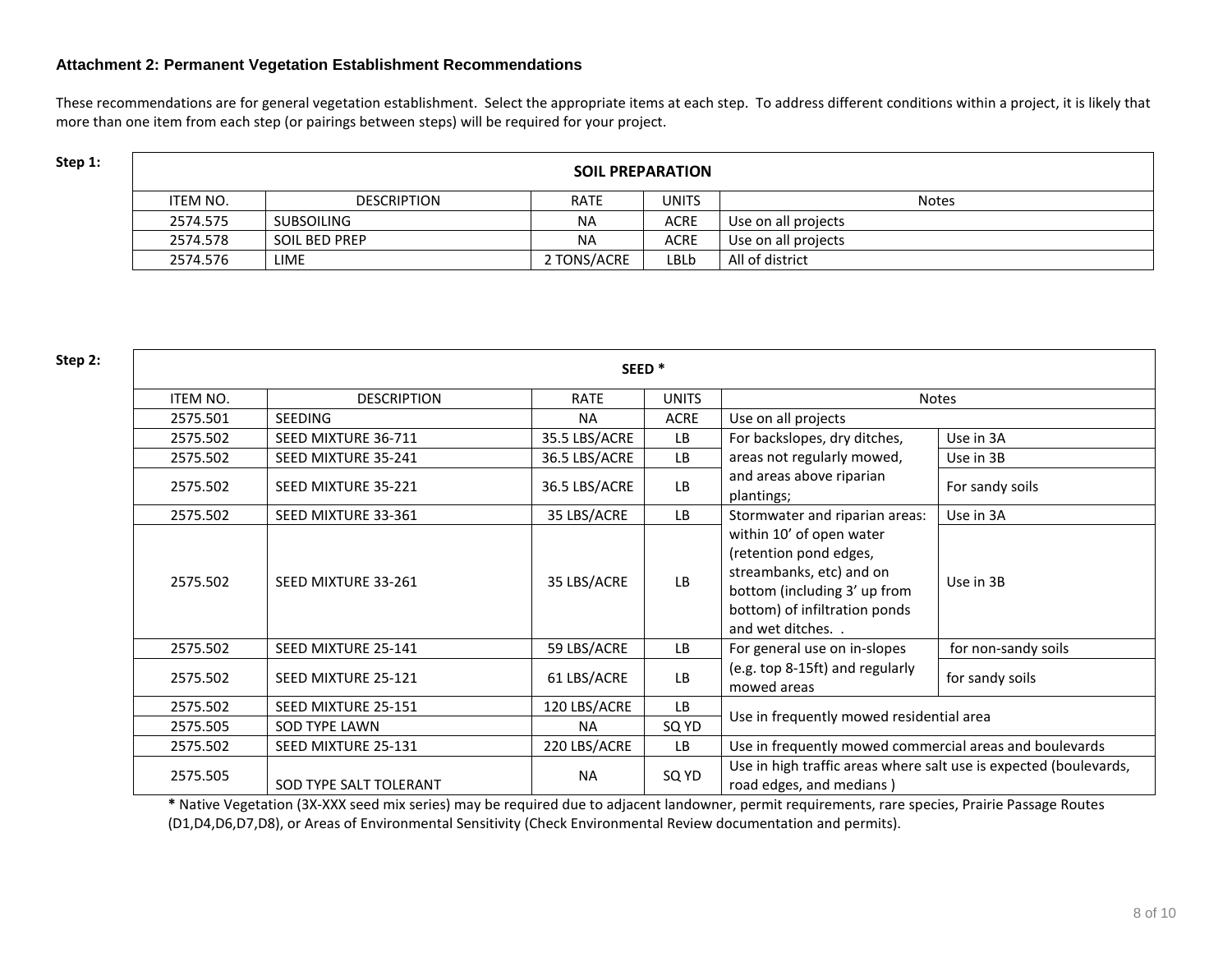| Step 3: | <b>FERTILIZER</b> |                                   |              |              |                                                                                       |  |  |
|---------|-------------------|-----------------------------------|--------------|--------------|---------------------------------------------------------------------------------------|--|--|
|         | ITEM NO.          | <b>DESCRIPTION</b>                | RATE         | <b>UNITS</b> | Notes                                                                                 |  |  |
|         | 2574.508          | FERTILIZER TYPE 3 (slow release)  | 200 LBS/ACRE | LB           | Use with 2X-XXX seed mixes near water and for sod; 22-5-10                            |  |  |
|         | 2574.508          | FERTILIZER TYPE 3 (slow release)  | 350 LBS/ACRE | LB.          | Use with 2X-XXX seed mixes; 22-5-10                                                   |  |  |
|         | 2574.508          | FERTILIZER TYPE 3 (slow release)  | 200LBS/ACRE  | LB.          | Use with 3X-XXX seed mixes in areas away from water; 22-5-10                          |  |  |
|         | 2574.508          | FERTILIZER TYPE 4 (natural based) | 120LBS/ACRE  | LB.          | Use with 3X-XXX a near water;<br>18-1-8 for loam & clay loam, 17-10-7 for sandy soils |  |  |

**\*** These fertilizer analyses and rates are general recommendations. For best results the analysis and rates should be based on a soil test.

| Step 4: | <b>STABILIZING COVERS</b> |                                                                    |             |              |                                                                                                                                                                        |                                              |  |  |
|---------|---------------------------|--------------------------------------------------------------------|-------------|--------------|------------------------------------------------------------------------------------------------------------------------------------------------------------------------|----------------------------------------------|--|--|
|         | <b>ITEM NO.</b>           | <b>DESCRIPTION</b>                                                 | <b>RATE</b> | <b>UNITS</b> | <b>Notes</b>                                                                                                                                                           |                                              |  |  |
|         | 2575.526                  | <b>COMPOST BLANKET</b>                                             | <b>NA</b>   | SQ YD        | Use on boulevards with poor soils                                                                                                                                      | Use on slopes $<$ 1:4                        |  |  |
|         | 2575.511                  | MULCH TYPE 1 (clean straw/hay)                                     | 2 TONS/ACRE | <b>TON</b>   | For 2X-XXX seed mix series                                                                                                                                             |                                              |  |  |
|         | 2575.511                  | MULCH TYPE 3 (certified grain straw)                               | 2 TONS/ACRE | <b>TON</b>   | For 3X-XXX seed mix series                                                                                                                                             | Use on slopes <1:3                           |  |  |
|         | 2575.519                  | <b>DISK ANCHORING</b>                                              | <b>NA</b>   | <b>ACRE</b>  | use with mulch (type 1 or 3)                                                                                                                                           |                                              |  |  |
|         | 2575.511                  | MULCH TYPE 5 (wood slash)                                          | <b>NA</b>   | <b>TON</b>   | Slash mulch from onsite clearing and grubbing. Typically used up<br>with temporary erosion control measures. Though if available,<br>use for tree or shrub protection. |                                              |  |  |
|         | 2575.511                  | MULCH TYPE 6 (woodchips)                                           | <b>NA</b>   | <b>TON</b>   | For Landscape beds and plantings                                                                                                                                       |                                              |  |  |
|         | 2575.511                  | MULCH TYPE 9 (aggregate mulch)                                     | <b>NA</b>   | <b>TON</b>   | For landscape beds                                                                                                                                                     |                                              |  |  |
|         | 2575.523                  | <b>EROSION CONTROL BLANKET,</b><br>CATEGORY 3N (natural netting)   | <b>NA</b>   | SQ YD        | Use on slopes $\leq$ 1:2, or ditch grades                                                                                                                              |                                              |  |  |
|         | 2575.523                  | <b>EROSION CONTROL BLANKET,</b><br>CATEGORY 3P (synthetic netting) | <b>NA</b>   | SQ YD        | Use may be prohibited due to adjacent<br>landowner, permit requirements, or<br>rare species. (Check Environmental<br>Review documentation and permits)                 | Use on slopes $\leq$ 1:2, or<br>ditch grades |  |  |
|         | 2575.523                  | EROSION CONTROL BLANKET,<br>CATEGORY 4N (natural netting)          | <b>NA</b>   | SQ YD        | Use on slopes $\leq$ 1:1, or ditch grades                                                                                                                              |                                              |  |  |
|         | 2575.523                  | EROSION CONTROL BLANKET,<br>CATEGORY 4P (synthetic netting)        | <b>NA</b>   | SQ YD        | Use may be prohibited due to adjacent<br>landowner, permit requirements, or<br>rare species. (Check Environmental<br>Review documentation and permits)                 | Use on slopes $\leq$ 1:1 or<br>ditch grades  |  |  |